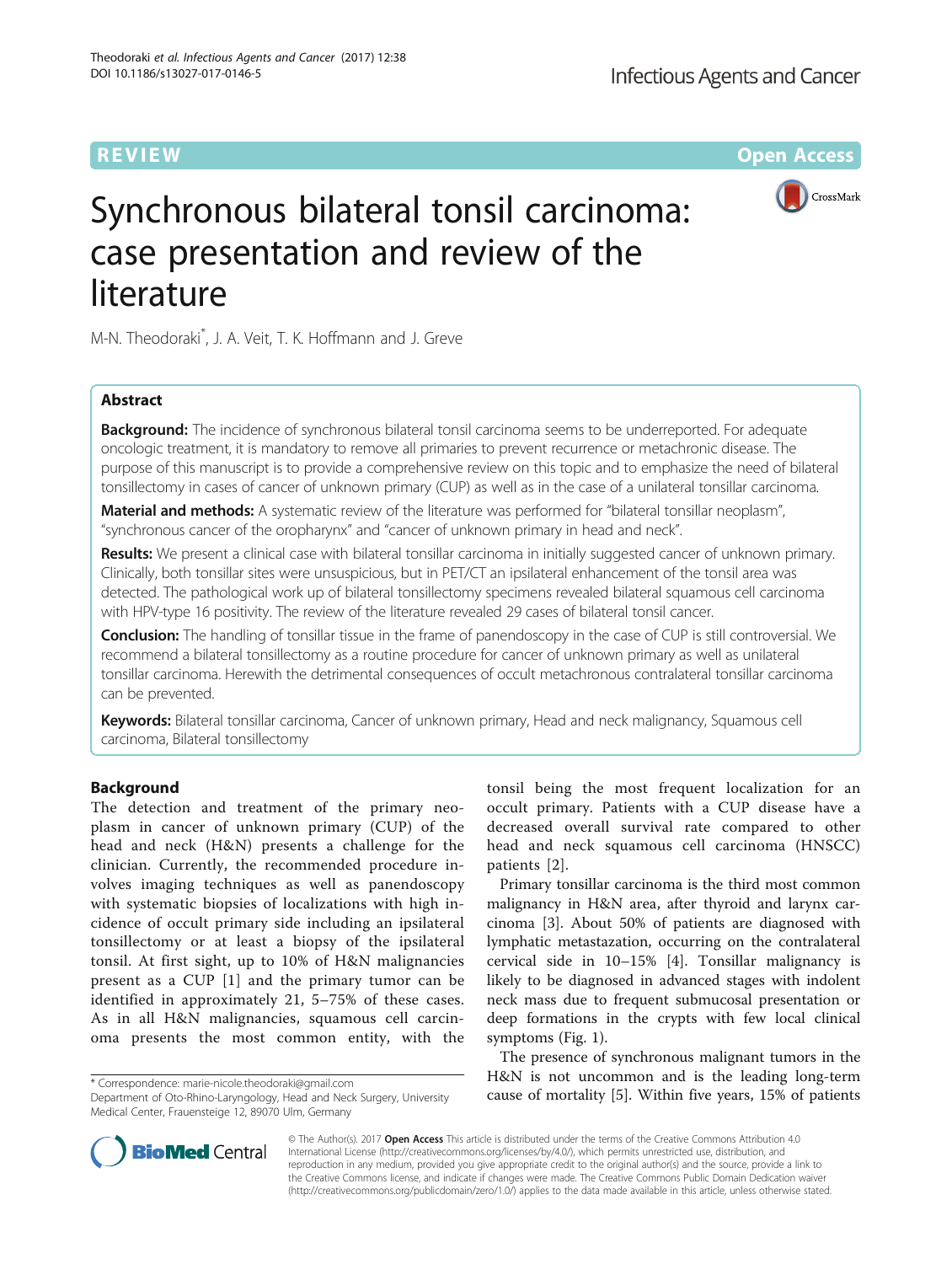<span id="page-1-0"></span>

with a tonsillar carcinoma present a secondary tumor localized in the H&N [\[6](#page-5-0)]. The risk of a secondary malignant tumor in the H&N area is linked by the degree of symmetric chronic exposure to carcinogenic factors of the upper aerodigestive tract. In more recent investigations a strong association of oropharyngeal cancer and -in a lesser extend- CUP-syndromes with human papilloma viruses (HPV) is visible, with significantly better clinical outcome [[7\]](#page-5-0).

However, synchronous bilateral tonsil carcinoma is uncommon and only a few cases are reported in literature with the first report in 1971 [\[8](#page-5-0)]. The true incidence is likely to be underreported.

The high frequency of tonsillar primaries, as mentioned above, leads to frequent recommendation of unilateral diagnostic tonsillectomy in the context of CUP-panendoscopy [\[9](#page-5-0)]. If a tonsillar carcinoma is suspected, a panendoscopy with biopsy or tonsillectomy of the suspected (ipsilateral) tonsil follows. The recommendation for a bilateral tonsillectomy is frequently seen in literature [[10\]](#page-5-0) but without consistent performance in clinical practice or integration in corresponding guidelines.

We present a case of a synchronous bilateral tonsil carcinoma with subsequent review of the current literature. This article intends to raise the question of whether a bilateral tonsillectomy should be established as a standard procedure, with the aim of a homogenous approach in cases of cervical CUP-syndrome and/or unilateral tonsillar cancer.

# Main text

## Materials and methods

A systematic review of the literature was performed via MEDLINE using the terms "bilateral tonsillar neoplasm",

"cancer of unknown primary in head and neck" as well as "synchronous cancer of the oropharynx" from the years 1971 until 2016. All abstracts were reviewed and all publications mentioning a bilateral tonsillar carcinoma were included. The references in the relevant papers were also reviewed. We declare that we have read the Helsinki Declaration and have followed the guidelines in this investigation.

# Results

We identified 18 manuscripts describing 29 cases of synchronous bilateral tonsil carcinoma with one case presenting an additional contralateral carcinoma in situ and four cases of contralateral metachronous tonsillar carcinoma. The principal recommendations of these papers are shown in Table [1](#page-2-0)  $[1, 3, 4, 7-21]$  $[1, 3, 4, 7-21]$  $[1, 3, 4, 7-21]$  $[1, 3, 4, 7-21]$  $[1, 3, 4, 7-21]$  $[1, 3, 4, 7-21]$  $[1, 3, 4, 7-21]$  $[1, 3, 4, 7-21]$ .

Furthermore, we describe a case of a bilateral tonsillar carcinoma confirmed by histopathological analysis following bilateral tonsillectomy in the context of panendoscopy for diagnosis of an occult primary.

## Case

A 52-year-old, male patient presented with an eightweek history of a right-sided cervical mass. No further complaints were mentioned. The patient did not consume alcohol nor did he smoke. The oropharyngeal and laryngeal examination revealed just a slight enlargement of the right tonsil compared to the left without induration of the tonsils, ulceration or other abnormalities. An ultrasound of the neck revealed a highly suspect lymph node formation on the right side (TNM: cN2a). A lymph node extirpation followed and indicated a lymph node metastasis of a low-grade keratinizing squamous cell carcinoma. At this point, no HPV diagnostic of the lymph node material was performed. A PET-CT scan performed two weeks after revealed a highly increased metabolism of the right tonsil with highly increased contrast medium uptake and the suspected diagnosis of a tonsillar carcinoma of the right side (Fig. [2](#page-3-0)). A panendoscopy with bilateral tonsillectomy and systematic biopsies -including a bilateral deep biopsy of the base of tongue- was performed as a standard procedure for CUP staging/diagnostics. Intraoperatively, an induration of the right tonsil was palpated. Neither the contralateral side, nor the base of tongue showed any abnormalities. However, the pathohistological examination showed a synchronous bilateral T1 tonsil squamous cell carcinoma with a HPV-16 positivity in the DNA-PCR analysis of tumor tissue. The patient underwent a bilateral tumor resection with a modified radical neck dissection, level I-V of the right side and a left-sided selective neck dissection, level II-V. The TNM-stage was bilateral pT1 pN2a cM0.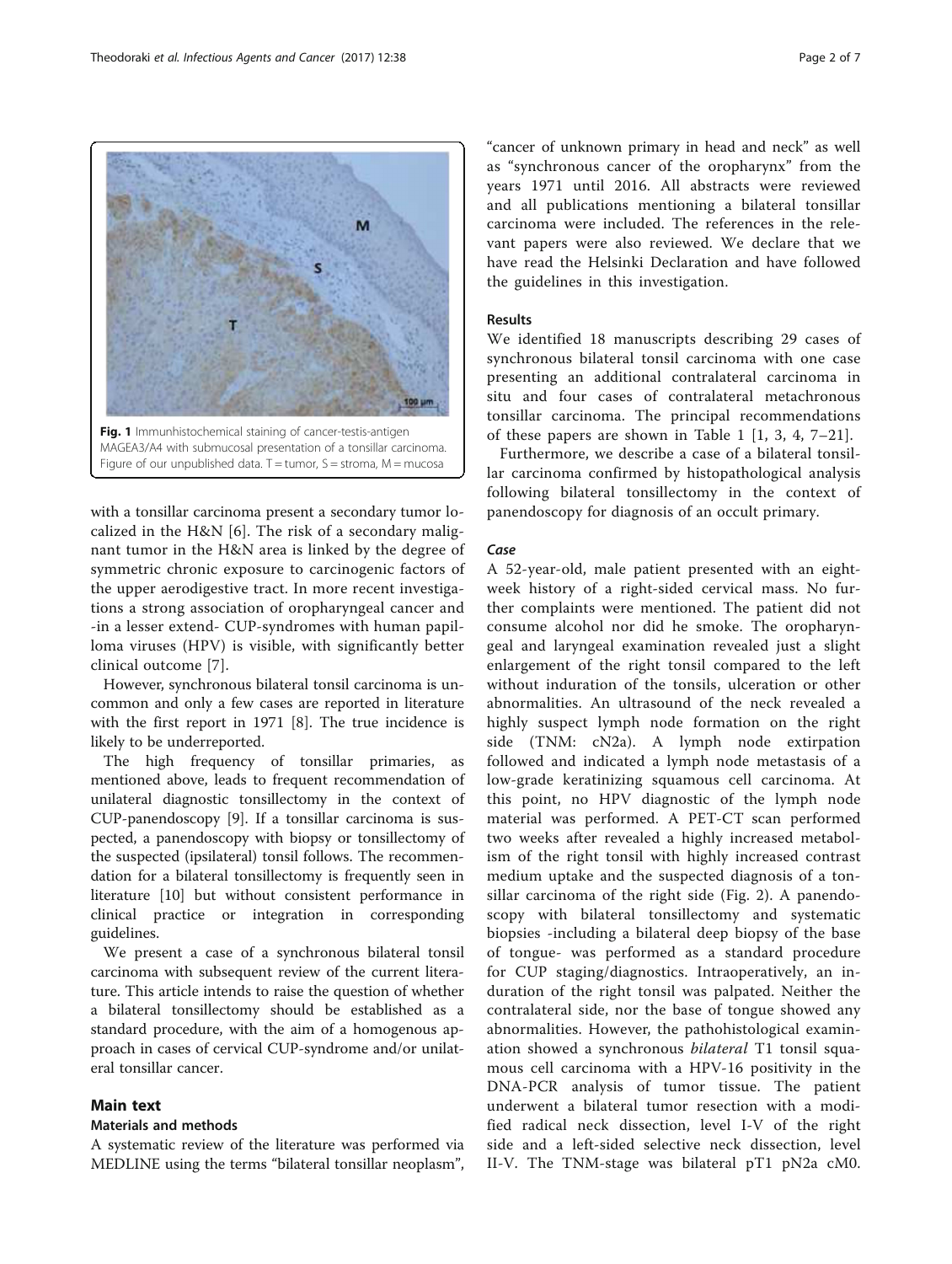| Authors         | Year     | Country      |       |              | synchr. metachr. Recommendation                                             | HPV-16-status | Primary diagnosis                                |
|-----------------|----------|--------------|-------|--------------|-----------------------------------------------------------------------------|---------------|--------------------------------------------------|
| Patel           | 2015 USA |              | 3     |              | Cases in context of dysphagie after bilateral<br>transoral resection        | positive      | $3x$ CUP, $1x$<br>unilateral carcinoma           |
| Bakkal          |          | 2014 Turkey  | 1     |              | Case in context of primary chemoradiotherapy treatment                      | n.p.          | Bilateral carcinoma                              |
| Nakahara        |          | 2014 Japan   | 1     |              | Bilateral tonsillectomy or biopsy if HPV positivity                         | positive      | CUP                                              |
| Joseph          | 2014 USA |              | 3     | 1            | Bilateral tonsillectomy                                                     | positive      | Unilateral carcinoma                             |
| Moualed         | 2011     | UK           | 3     |              | Bilateral tonsillectomy by suspected or proven<br>tonsillar carcinoma       | n.p.          | Unilateral carcinoma                             |
| Mannina         | 2011 USA |              |       |              | Role of PET/CT staging for diagnosis of CUP                                 | positive      | <b>CUP</b>                                       |
| Roeser (poster) | 2011 USA |              | 1     |              | Bilateral tonsillectomy if bilateral tonsillar<br>metastasation             | positive      | CUP                                              |
| Smith (poster)  | 2011 USA |              |       | 3            | Bilateral tonsillectomy by CUP or unialteral<br>tonsil carcinoma            | n.p.          | $1\times$ CUP, $3\times$<br>unilateral carcinoma |
| Monsted         | 2010     | Danemark 1   |       |              | No recommendation in abstract, article in Danish                            | unknown       | Unilateral carcinoma                             |
| Chianchetti     | 2009 USA |              |       |              | Unilateral (or less often) bilateral tonsillectomy<br>by diagnosis of CUP   | n.p.          | CUP                                              |
| McGovern        | 2009 USA |              | 1     |              | Bilateral tonsillectomy if both tonsills enlarged<br>+ positive PET-CT scan | positive      | CUP                                              |
| Kothari         | 2008 UK  |              | 5     |              | Bilateral tonsillectomy by diagnosis of CUP                                 | n.p.          | CUP                                              |
| Kozakiewicz     |          | 2007 Poland  | 1     |              | Bilateral tonsillectomy by bilateral<br>cervikal metastasation              | unknown       | Unilateral carcinoma                             |
| Price           | 2006 UK  |              |       |              | Role of FDG-PET in diagnosis of CUP, search for<br>primary side             | n.p.          | CUP                                              |
| Kazak           |          | 2003 Germany | -1    |              | Bilateral tonsillectomy by diagnosis of CUP                                 | n.p.          | CUP                                              |
| Koch            | 2001     | <b>USA</b>   | $2^a$ |              | Bilateral tonsillectomy by diagnosis of CUP                                 | n.p.          | CUP                                              |
| Rajendekumar    | 1999     | l JK         | 1     |              | Search for further head and neck primary                                    | n.p.          | Unilateral carcinoma                             |
| Schöndorf       | 1971     | Germany      |       | $\mathbf{1}$ | Bilateral tonsillectomy by diagnosis of<br>unilateral tonsil carcinoma      | n.p.          | Unilateral carcinoma                             |

<span id="page-2-0"></span>Table 1 Literature with previously reported cases of bilateral tonsillar carcinoma

Synchr. synchronous manifestation of bilateral tonsillar carcinoma, metachr. metachronous tonsillar carcinoma of the contralateral side; The numbers in the rows synchronous and metachronous demonstrate the number of reported cases in the according publications; <sup>a</sup>1× contralateral carcinoma in situ; n.p. not performed

Adjuvant radiotherapy followed in the absence of extracapsular spread.

# Discussion

The presence of a bilateral tonsillar carcinoma is rare and only 29 cases are reported in literature. Although many published articles on this topic exist and there is a general consensus that a panendoscopy with representative biopsies should be performed, diverse opinions persist for the handling of the palatine tonsils. An unanimity exists for ipsilateral tonsillectomy but a bilateral procedure is discussed controversially [\[1](#page-5-0)].

Although the morbidity of an extended radiation field due to a bilateral primary is increased, the oncologic outcome of missing the second primary by surgery and radiation might be fatal [\[22\]](#page-5-0). Due to our clinical experience and the cases reported in literature we provide evidence for bilateral tonsillectomy in cases of CUPsyndrome and unilateral tonsillar cancer with and without HPV-positivity.

# A tonsillar carcinoma is more likely to be missed by biopsies than by bilateral tonsillectomy

Simo et al. also described a case of a CUP-syndrome with the detection of primary tumor in a tonsillar remnant by status post tonsillectomy in childhood [\[23](#page-5-0)]. Through biopsies, risk of false negative results can arise if the tumor is localized in the submucosa or in deep crypts [\[24](#page-5-0)] necessitating another attempt to obtain a representative sample.

The standard therapeutic procedure for unilateral tonsillar carcinoma with T-classification T3 or higher is an adjuvant radiation of the contralateral neck even in an N0 stadium since the risk for contralateral lymph node metastasis is approximately 21% [\[25](#page-5-0)]. The contralateral tonsil is usually excluded from the irradiation field to avoid the higher morbidity and oropharyngeal complications. Therefore, a bilateral tonsillectomy seems to be justified. This procedure can prevent the consequences of a late diagnosis as well as improved patient outcome compared to a late diagnosis of metachronous tumor [[18\]](#page-5-0). Another advantage is the resulting symmetric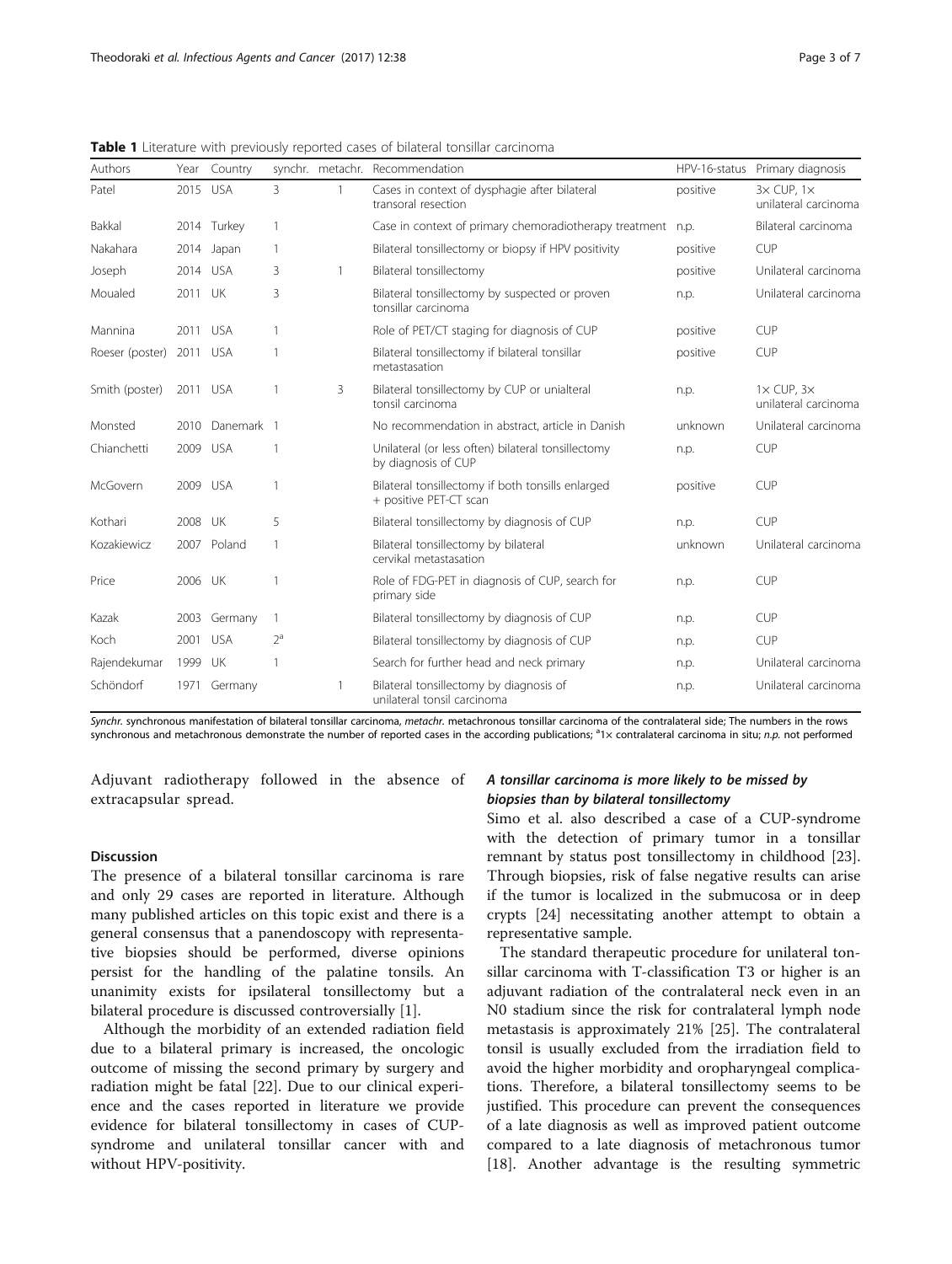<span id="page-3-0"></span>

appearance of the palate arches, which allows for improved oncologic surveillance. In this case a recurrence or a secondary tumor can be more easily detected by means of the disturbance of the symmetry.

#### Questions of pathogenesis

It is well known that synchronous or metachronous oropharyngeal carcinomas can occur by field cancerization due to symmetrical exposure to noxa [\[26](#page-5-0)]. Additionally, recent reports have revealed that Human papilloma viruses (especially subtype 16) increase the risk for developing tonsillar carcinoma [[27\]](#page-5-0). Furthermore, reports exist with speculations of HPV-related oropharyngeal field cancerization and of HPV-related bilateral tonsillar [\[28](#page-5-0)]. As we see in Table [1](#page-2-0), 6 publications reveal a HPV-positivity in the detected carcinoma in cases with primary diagnosis of CUP-syndrome as well as unilateral tonsillar carcinoma. As it is visible, HPV testing was performed in the more recent publications, demonstrating the relatively new knowledge about the influence of HPV in oral cancer. We present here another case of HPV-positive bilateral tonsillar carcinoma.

In our case, a HPV examination of the metastatic lymph node was not performed and a PET-CT followed to locate a primary tumor. Because of the fact, that the primary tumor in HPV-positive cancers is often occult, a HPV detection in the metastatic lymph node would be helpful for identifying the primary location since 80–90% of HPV positive tumors can be found in the oropharynx (palatine tonsils, base of tongue, lingual tonsils) [[1, 29](#page-5-0), [30](#page-5-0)]. Consequently, a HPV positivity in

the resected lymph node could be an additional hint and could facilitate the decision of performing a PET-CT or not. This additional examination is not yet a standardized procedure in our clinic but it is in the process of establishment.

Another relevant question in this context would be if it is justified to perform an additional ablation of the base of tongue in HPV-related CUP to minimize the risk of overseeing the primary tumor. Since risk of complications is higher after this procedure and primary tumors are found more common in the palatine tonsils, literature suggests a bilateral base of tongue resection if the palatine tonsils have already been removed [\[31](#page-5-0)]. Hence, an ablation of the base of tongue should be discussed if the case of a HPV positive CUP with bilateral tumornegative tonsils occurs, which would increase the risk of tumor-localization in the base of tongue. This further option has to be taken in consideration and the riskbenefit ratio has to be discussed with the patient since the procedure is painful and is accompanied with increased bleeding risk.

However, a bilateral tonsillectomy with pathological examination of the whole tissue, like in our case performed, is an important procedure in diagnosis and therapeutic management of HPV positive and negative tumors, since tonsillar carcinoma often appear in an early stage with manifestation in the deep crypts, not only in HPV positive but also in HPV negative tumors [[4\]](#page-5-0).

# Questions of diagnosis

In our case, PET-CT imaging raised the question of an ipsilateral tonsillar carcinoma as a primary tumor for the existing lymph node metastasis. After bilateral tonsillectomy, a synchronous bilateral carcinoma was histologically detected. A unilateral tonsillectomy would have overlooked the contralateral lesion resulting in a late diagnosis of the contralateral tonsillar carcinoma. PET-CT imaging has proved to be useful in detecting primary sites and distant metastasis in patients with solitary lymph node metastasis. Success rates are reported between 25 and 73%, but a false positive rate is stated between 20 and 46%, which could be explained though increased FDG uptake by chronically inflamed tissue or reactive lymph nodes [[32\]](#page-6-0). False negative results can be caused by early lesions or carcinoma in situ [[33\]](#page-6-0). However, the higher sensitivity of PET-CT makes it more useful for finding the primary tumor site than either PET or CT alone. Nevertheless, in our case described above no reliance on the imaging technique was given. In conclusion, an imaging technique, particularly PET-CT, is necessary for reasons described above and can assist in work-up and diagnosis of CUP-syndrome [[18\]](#page-5-0), but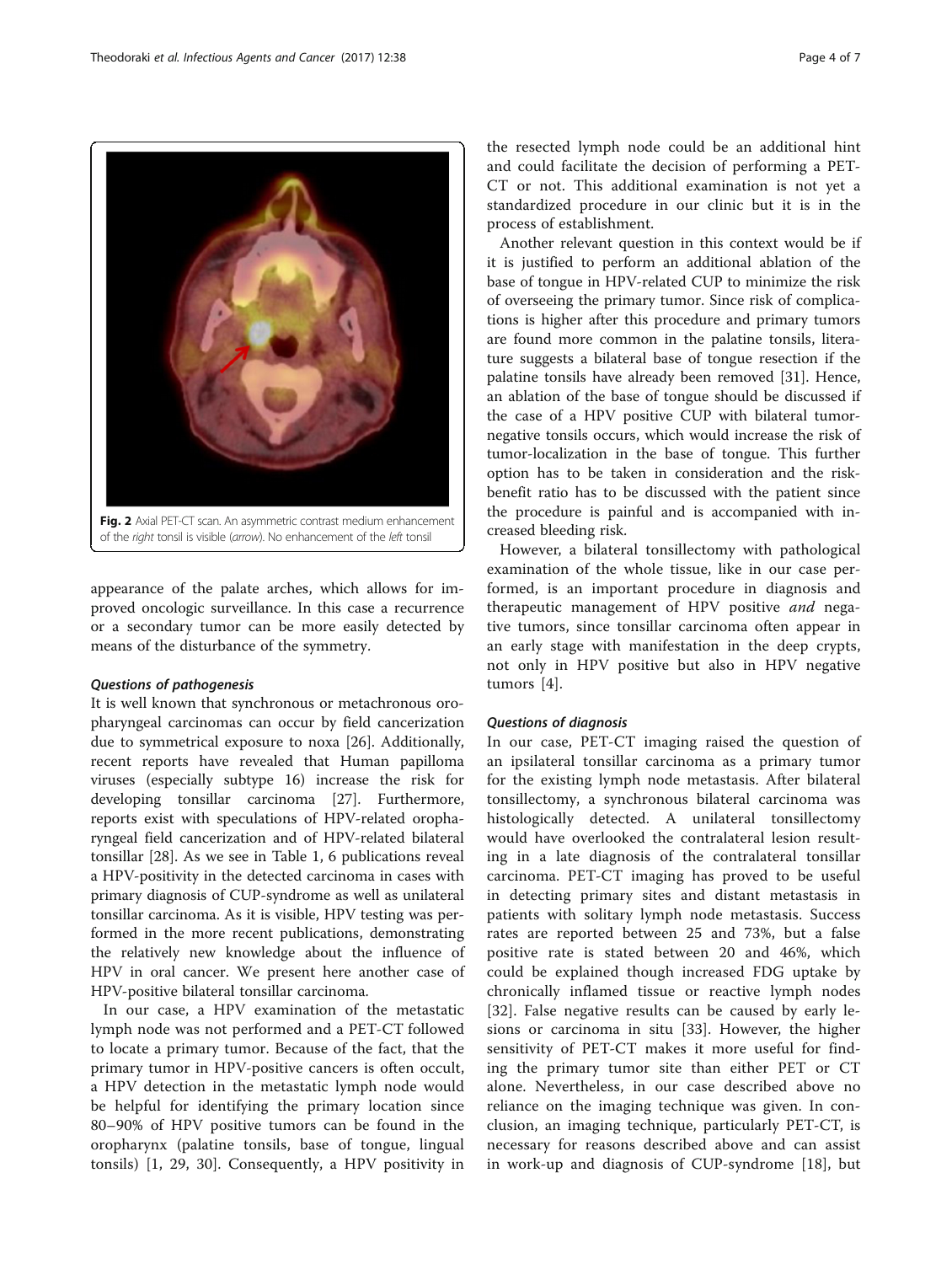a bilateral tonsillectomy with histopathological tissue examination, is more reliable for detection of a tonsillar primary [[3\]](#page-5-0) and should not be replaced.

# Questions of therapy

Bilateral tonsillectomy is recommended as a routine diagnostic tool in 10% of the relevant publications (Table [1\)](#page-2-0). The NCCN 2014 guidelines recommend a tonsillectomy without specifying unilateral or bilateral. Support is growing for the recommendation of bilateral tonsillectomy, but reports can be found with a restrained opinion [\[1](#page-5-0), [24](#page-5-0)]. For example, Kothari et al. recommend a bilateral tonsillectomy in CUP patients if the PET-CT scan does not reveal any primary [[4\]](#page-5-0). However, this practice can be risky if a false positive result occurs during PET-CT diagnosis, like in our case described. The recommendation of a bilateral tonsillectomy is supported by Moualed et al. who describe two cases of bilateral tonsillar carcinoma with a primary diagnosis of CUP-syndrome and one of bilateral tonsillar carcinoma with a primary diagnosis of being unilateral. They recommend a bilateral tonsillectomy in patients with suspected unilateral tonsillar carcinoma as well as in patients with a cancer of unknown primary [[8\]](#page-5-0). In our clinic we perfom, and therefore we suggest, a bilateral tonsillectomy in non-CUP-cases with a single sided tonsillar carcinoma as well as in all CUP cases regardless HPV status.

An investigation recently published through Fakhry et al. shows a retrospective analysis of the incidence of oropharyngeal cancer after tonsillectomy. The Danish Cancer Registry was analyzed to determine if previous tonsillectomy reduces the future risk for oropharyngeal cancer. They report that remotely performed tonsillectomy resulted in a decreased risk of developing tonsillar cancer [[34](#page-6-0)]. Nevertheless, a prophylactic tonsillectomy can not be recommended and more biomarkers must be developed for the identification of high-risk-persons [[35\]](#page-6-0), even more since *Zevallos* et al. demonstrated an increased risk for base of tongue cancer after previously performed tonsillectomy [\[36](#page-6-0)].

Arguments against the contralateral tonsillectomy include the potentially increased morbidity associated with rare but severe complications of a post-tonsillectomy bleeding [\[24\]](#page-5-0). The new German guidelines recommend a unilateral tonsillectomy in the case of a unilateral peritonsillar abscess except for patients with a positive history of recurrent acute tonsillitis, where a bilateral tonsillectomy could be justified. However, the morbidity of a bilateral tonsillectomy does not seem to be significantly greater [[3, 10\]](#page-5-0). Anatomical reasons can be the normal architecture of the contralateral tonsil, compared to the increased vascularization of a pathologically changed tonsil. Nevertheless, clinical trials are necessary with

primary endpoint the bleeding risk for reaching representative results. However, extensive tonsillectomy in the context of a very progressive unilateral tonsillar carcinoma can be the cause of an impaired blood supply of the palate and palatal arch with severe consequences in case of a planned reconstruction with a free lap (a.e. m. radialis-transplantation). If a reconstructive procedure is foreseen, this complication has to be considered before a bilateral tonsillectomy is fulfilled.

## The patient's perspective

Regarding all steps of diagnosis and therapy, the patient's point of view is not highlighted. After diagnosis, a fast procedure through the above-mentioned examinations is of great importance as the patient's focus is in first line a treatment of the disease in a timely manner. Whether a surgical treatment or a therapy through radiation and chemotherapy is needed, depends in most cases on the TNM stadium. In the case that tumor tonsillectomy with or without neck dissection presents the best option, an additional tonsillectomy of the other side with eventually further reconstructions might be a further stress factor for the patient and accompanied with higher risk of complications like dehiscence or necrosis of the transplanted lap, difficulties in swallowing and in food intake. Nevertheless, if this procedure presents the best option to cure the current cancer disease and to prevent/decrease the risk of secondary carcinomas of the opposite side, which will be discussed prior to intervention with the patient, the proposed procedure will be easier accepted.

# Conclusion

It is possible that metachronous tumors of the contralateral tonsil are actually synchronous bilateral tonsil carcinomas, which had not originally been diagnosed. A bilateral tonsillectomy as a diagnostic and partial therapeutic procedure in patients with diagnosis of CUP or confirmed unilateral tonsillar carcinoma should be established as a standard procedure regardless HPVstatus. In doing so, the therapy and prognosis can be crucially influenced and the risk for secondary metachronous tumors of the contralateral side can be reduced. The examination of the lymph node metastasis to HPV positivity can give additional hints to an oropharyngeal origin of the primary tumor and should therefore be established in the cascade of CUP-diagnosis. A PET-CT imaging should serve as an indicative investigation and as a supportive diagnostic procedure, but it should not displace panendoscopy with methodical biopsies in combination with a bilateral tonsillectomy. In cases of further soft tissue reconstructions, the possible complication of an alteration of the palatal vasculature has to be considered and an individualized plan needs to be justified.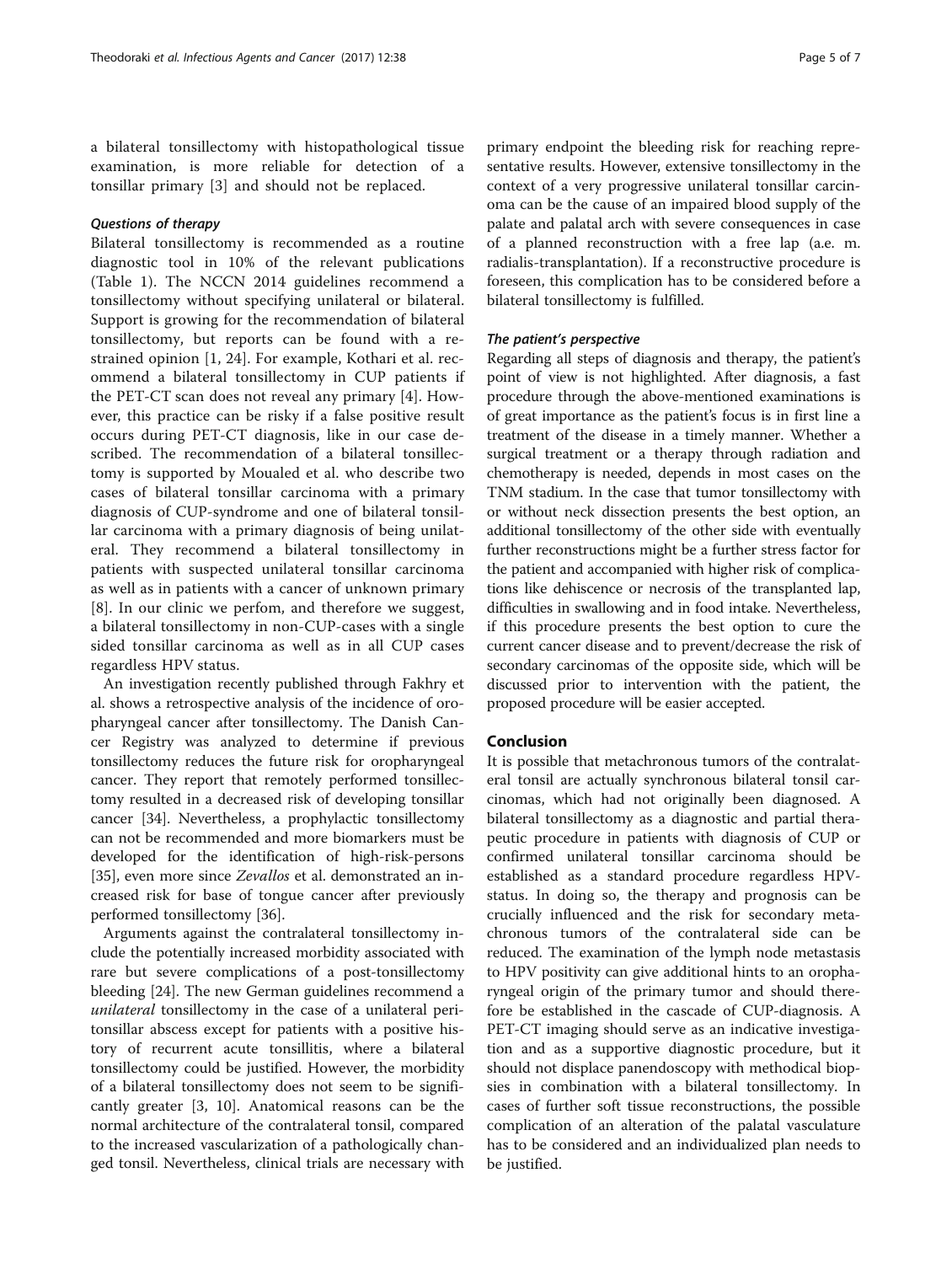#### <span id="page-5-0"></span>Abbreviations

CUP: Cancer of unknown primary; FDG: Fluordesoxyglucose; H&N: Head and neck; HNSCC: Head and neck squamous cell carcinoma; PET-CT: Positron Emission Tomography – Computed Tomography

#### Acknowledgments

None. The results of this manuscript were presented in the German ENT Symposium 2015 in Berlin.

#### Funding

No funding sources to declare.

#### Availability of data and materials

Data sharing is not applicable to this article as no datasets were generated or analysed during the current study.

#### Authors' contributions

M-NT data acquisition, analysis and interpretation, drafting the article. JV critical revision of the article. TH critical revision of the article, data interpretation. JG design of work, data analysis and interpretation, critical revision of the article final approval of the version to be published. All authors read and approved the final manuscript.

#### Competing interests

The authors declare that they have no competing interests.

#### Consent for publication

In this review the image used is a PET-CT image and there are no personal details on the individual reported in this manuscript, which could identify this individual.

#### Ethics approval and consent to participate

Since this is a review including a case report of our clinic without any human material no ethic approval was necessary. The consent to participate is available.

#### Publisher's Note

Springer Nature remains neutral with regard to jurisdictional claims in published maps and institutional affiliations.

## Received: 26 April 2017 Accepted: 11 June 2017 Published online: 26 June 2017

#### References

- 1. Cianchetti M, Mancuso AA, Amdur RJ, Werning JW, Kirwan J, Morris CG, et al. Diagnostic evaluation of squamous cell carcinoma metastatic to cervical lymph nodes from an unknown head and neck primary site. Laryngoscope. 2009;119(12):2348–54. doi[:10.1002/lary.20638](http://dx.doi.org/10.1002/lary.20638).
- 2. Lanzer M, Bachna-Rotter S, Graupp M, Bredell M, Rucker M, Huber G, et al. Unknown primary of the head and neck: A long-term follow-up. J Craniomaxillofac Surg. 2015;43(4):574–9. doi:[10.1016/j.jcms.2015.03.004.](http://dx.doi.org/10.1016/j.jcms.2015.03.004)
- 3. Moualed D, Qayyum A, Price T, Sharma A, Mahendran S. Bilateral synchronous tonsillar carcinoma: a case series and review of the literature. Eur Arch Otorhinolaryngol. 2012;269(1):255–9. doi:[10.1007/s00405-011-1586-y](http://dx.doi.org/10.1007/s00405-011-1586-y).
- 4. Kothari P, Randhawa PS, Farrell R. Role of tonsillectomy in the search for a squamous cell carcinoma from an unknown primary in the head and neck. Br J Oral Maxillofac Surg. 2008;46(4):283–7. doi[:10.1016/j.bjoms.2007.11.017.](http://dx.doi.org/10.1016/j.bjoms.2007.11.017)
- Jones AS, Morar P, Phillips DE, Field JK, Husband D, Helliwell TR. Second primary tumors in patients with head and neck squamous cell carcinoma. Cancer. 1995;75(6):1343–53.
- 6. Schwartz LH, Ozsahin M, Zhang GN, Touboul E, De Vataire F, Andolenko P, et al. Synchronous and metachronous head and neck carcinomas. Cancer. 1994;74(7):1933–8.
- 7. Joseph AW, Ogawa T, Bishop JA, Lyford-Pike S, Chang X, Phelps TH, et al. Molecular etiology of second primary tumors in contralateral tonsils of human papillomavirus-associated index tonsillar carcinomas. Oral Oncol. 2013;49(3):244–8. doi[:10.1016/j.oraloncology.2012.09.009.](http://dx.doi.org/10.1016/j.oraloncology.2012.09.009)
- 8. Schondorf J, Scherer J. Bilateral tonsillar carcinoma. HNO. 1971;19(11):338–40.
- 9. Mannina EM, Pejavar SM, Glastonbury CM, van Zante A, Wang SJ, Yom SS. Diagnosis of Bilateral Tonsil Cancers via Staging PET/CT: Case Report and Review. Int J Otolaryngol. 2011;2011:928240. doi:[10.1155/2011/928240.](http://dx.doi.org/10.1155/2011/928240)
- 10. Koch WM, Bhatti N, Williams MF, Eisele DW. Oncologic rationale for bilateral tonsillectomy in head and neck squamous cell carcinoma of unknown primary source. Otolaryngol Head Neck Surg. 2001;124(3):331–3. doi:[10.](http://dx.doi.org/10.1067/mhn.2001.114309) [1067/mhn.2001.114309.](http://dx.doi.org/10.1067/mhn.2001.114309)
- 11. Patel AB, Hinni ML, Pollei TR, Hayden RE, Moore EJ. Severe prolonged dysphagia following transoral resection of bilateral synchronous tonsillar carcinoma. Eur Arch Otorhinolaryngol. 2015; doi[:10.1007/s00405-015-](http://dx.doi.org/10.1007/s00405-015-3540-x) [3540-x](http://dx.doi.org/10.1007/s00405-015-3540-x).
- 12. Bakkal BH, Ugur MB, Bahadir B. Bilateral synchronous squamous cell tonsil carcinoma treated with chemoradiotherapy. JPMA J Pak Med Assoc. 2014; 64(4):468–70.
- 13. Nakahara S, Yasui T, Takenaka Y, Yamamoto Y, Yoshii T, Morii E, et al. Synchronous bilateral tonsillar carcinomas associated with human papillomavirus. Auris Nasus Larynx. 2014;41(1):109–12. doi[:10.1016/j.anl.](http://dx.doi.org/10.1016/j.anl.2013.05.006) [2013.05.006](http://dx.doi.org/10.1016/j.anl.2013.05.006).
- 14. Smith RO, Pokala K, Medina JE, Krempl GA. Tonsillar carcinoma in the contralateral tonsil. Laryngoscope. 2010;120(Suppl 4):S176. doi[:10.1002/](http://dx.doi.org/10.1002/lary.21640) [lary.21640](http://dx.doi.org/10.1002/lary.21640).
- 15. Monsted JE. Bilateral squamous cell carcinoma of the tonsils. Ugeskr Laeger. 2010;172(49):3417–8.
- 16. Roeser MM, Alon EE, Olsen KD, Moore EJ, Manduch M, Wismayer DJ. Synchronous bilateral tonsil squamous cell carcinoma. Laryngoscope. 2010; 120(Suppl 4):S181. doi:[10.1002/lary.21645.](http://dx.doi.org/10.1002/lary.21645)
- 17. Kozakiewicz J, Dec M, Miszczyk L, Urbanczyk H. The rare case of simultaneous bilateral cancer of tonsilla palatina with large metastases to lymphoid glands of the neck. Otolaryngol Pol. 2007;61(4):501–4.
- 18. Kazak I, Haisch A, Jovanovic S. Bilateral synchronous tonsillar carcinoma in cervical cancer of unknown primary site (CUPS). Eur Arch Otorhinolaryngol. 2003;260(9):490–3. doi:[10.1007/s00405-003-0590-2](http://dx.doi.org/10.1007/s00405-003-0590-2).
- 19. Rajenderkumar D, Chan KK, Hayward KA, McRae RD. Bilateral synchronous tonsillar carcinoma. J Laryngol Otol. 1999;113(3):255–7.
- 20. Pajor A, Niebudek-Bogusz E, Kaczmarczyk D. Second primary malignant neoplasms in patients treated in the Otolaryngology Clinic AM of Lodz in the years 1981–1989. Otolaryngol Pol. 1995;49(Suppl 20):53–7.
- 21. Price T, Pickles J. Synchronous bilateral tonsillar carcinoma: role of fluorodeoxyglucose positron emission tomography scanning in detecting occult primary tumours in metastatic nodal disease of the head and neck. J Laryngol Otol. 2006;120(4):334–7. doi[:10.1017/s0022215106000260](http://dx.doi.org/10.1017/s0022215106000260).
- 22. Reddy AN, Eisele DW, Forastiere AA, Lee DJ, Westra WH, Califano JA. Neck dissection followed by radiotherapy or chemoradiotherapy for small primary oropharynx carcinoma with cervical metastasis. Laryngoscope. 2005;115(7): 1196–200. doi:[10.1097/01.mlg.0000162643.91849.79.](http://dx.doi.org/10.1097/01.mlg.0000162643.91849.79)
- 23. Simo R, O'Connell M. Metastatic squamous cell carcinoma of occult primary: beware the tonsillar remnant. J Laryngol Otol. 2008;122(6):641–3. doi[:10.](http://dx.doi.org/10.1017/s0022215107008341) [1017/s0022215107008341](http://dx.doi.org/10.1017/s0022215107008341).
- 24. Tanzler ED, Amdur RJ, Morris CG, Werning JW, Mendenhall WM. Challenging the need for random directed biopsies of the nasopharynx, pyriform sinus, and contralateral tonsil in the work up of unknown primary squamous cell carcinoma of the head and neck. Head Neck. 2014; doi[:10.1002/hed.23931.](http://dx.doi.org/10.1002/hed.23931)
- 25. Lim YC, Lee SY, Lim JY, Shin HA, Lee JS, Koo BS, et al. Management of contralateral N0 neck in tonsillar squamous cell carcinoma. Laryngoscope. 2005;115(9):1672–5. doi[:10.1097/01.mlg.0000184791.68804.0b.](http://dx.doi.org/10.1097/01.mlg.0000184791.68804.0b)
- 26. Slaughter DP, Southwick HW, Smejkal W. Field cancerization in oral stratified squamous epithelium; clinical implications of multicentric origin. Cancer. 1953;6(5):963–8.
- 27. D'Souza G, Kreimer AR, Viscidi R, Pawlita M, Fakhry C, Koch WM, et al. Case-control study of human papillomavirus and oropharyngeal cancer. N Engl J Med. 2007;356(19):1944–56. doi[:10.1056/NEJMoa065497.](http://dx.doi.org/10.1056/NEJMoa065497)
- 28. Chepeha D, Eisbruch A. Commentary: clinical nodal staging of human papillomavirus-related oropharyngeal cancer. Cancer J (Sudbury, Mass). 2010;16(3):283. doi:[10.1097/PPO.0b013e3181defda7.](http://dx.doi.org/10.1097/PPO.0b013e3181defda7)
- 29. Begum S, Gillison ML, Ansari-Lari MA, Shah K, Westra WH. Detection of human papillomavirus in cervical lymph nodes: a highly effective strategy for localizing site of tumor origin. Clin Cancer Res. 2003;9(17):6469–75.
- 30. Chernock RD, Lewis JS. Approach to metastatic carcinoma of unknown primary in the head and neck: squamous cell carcinoma and beyond. Head Neck Pathol. 2015;9(1):6–15. doi[:10.1007/s12105-015-0616-2](http://dx.doi.org/10.1007/s12105-015-0616-2).
- 31. Byrd JK, Smith KJ, de Almeida JR, Albergotti WG, Davis KS, Kim SW, et al. Transoral Robotic Surgery and the Unknown Primary: A Cost-Effectiveness Analysis. Otolaryngol Head Neck Surg. 2014;150(6):976–82. doi:[10.1177/0194599814525746.](http://dx.doi.org/10.1177/0194599814525746)